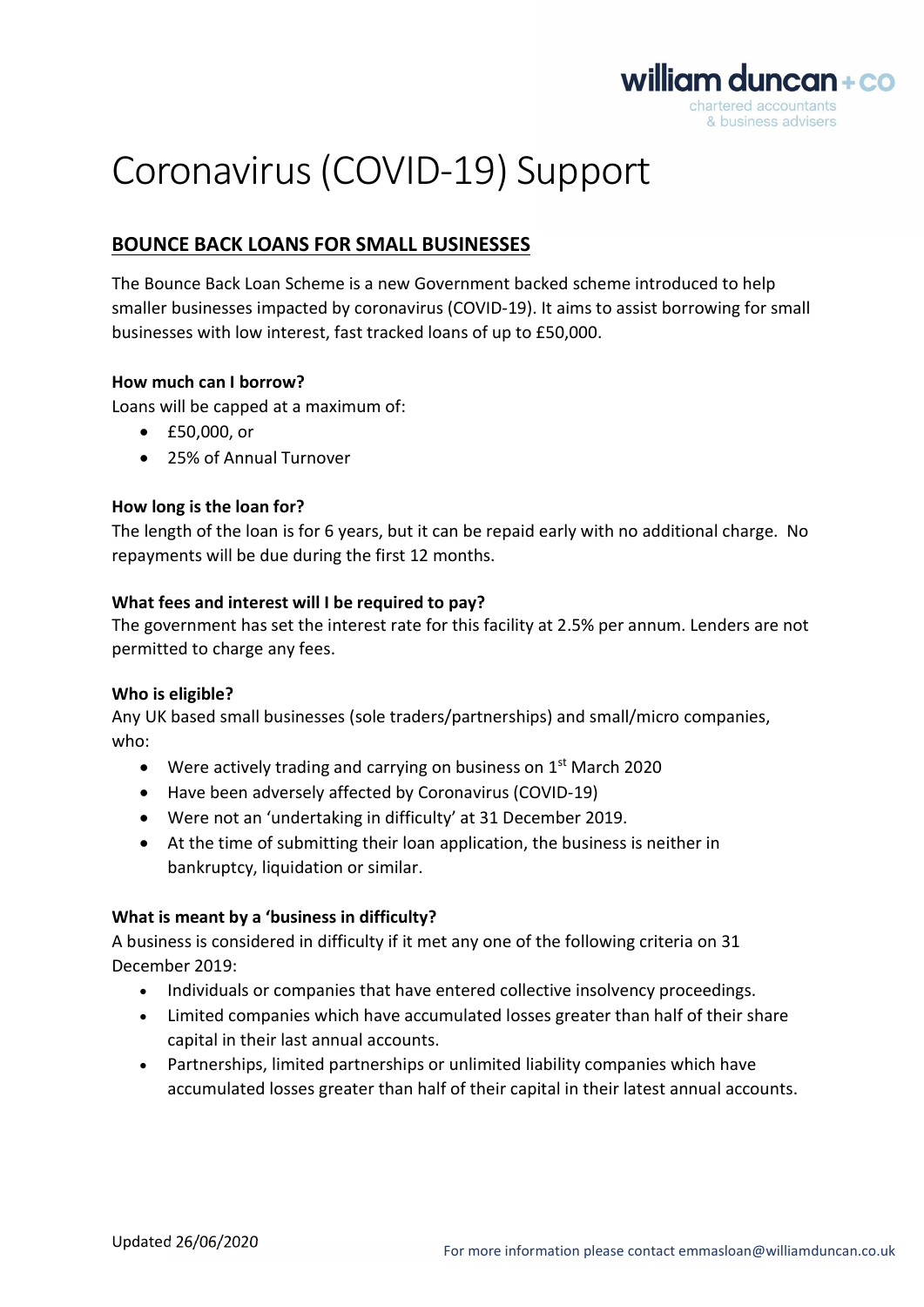

#### Is the loan from the Government?

No. The Bounce Back loan scheme is delivered through a network of accredited lenders, namely banks.

Accredited lenders: https://www.british-business-bank.co.uk/ourpartners/coronavirusbusiness-interruption-loan-schemes/bounce-back-loans/current-accredited-lenders-andpartners/

#### What is the 100% Government guarantee then?

The government-backed guarantee on the loan is a guarantee to lenders, should a business default on the loan. Applicants and their businesses remain 100% liable to repay the full loan amount, as well as interest, after the first year.

#### Will a Bounce Back loan affect my credit rating?

Yes. A bounce back loan is borrowing from an accredited lender, so will appear on your business credit report. This can therefore affect any borrowing or re-finance requests in the future.

It will not appear on any personal credit checks.

#### Do I need to put up any security against the loan?

No, the loans are unsecured. Lenders are not permitted to take personal guarantees or take recovery action over a borrower's personal assets (such as their main home or personal vehicle).

#### What can I use the loan for?

The business must confirm to the lender that the loan will only be used to provide an economic benefit to the business, for example providing working capital, and not for personal purposes. Bounce back loans can be used to repay existing finance, there are no limits on the amount of the facility that can be used for refinancing.

#### I have a number of businesses; can I apply for a loan for each business?

Businesses are entitled to one Bounce Back Loan Scheme facility per separate business, unless the business is a part of a group.

#### How to apply?

Completion of a short, standardised online application form with bank. In the first instance, businesses, where possible, should approach their current bank to apply for a Bounce back loan.

#### How long will it take me to get the funds?

The Scheme has been designed to enable businesses to access finance quickly. It is expected from the point of application to receipt of funds, will only take a few days.